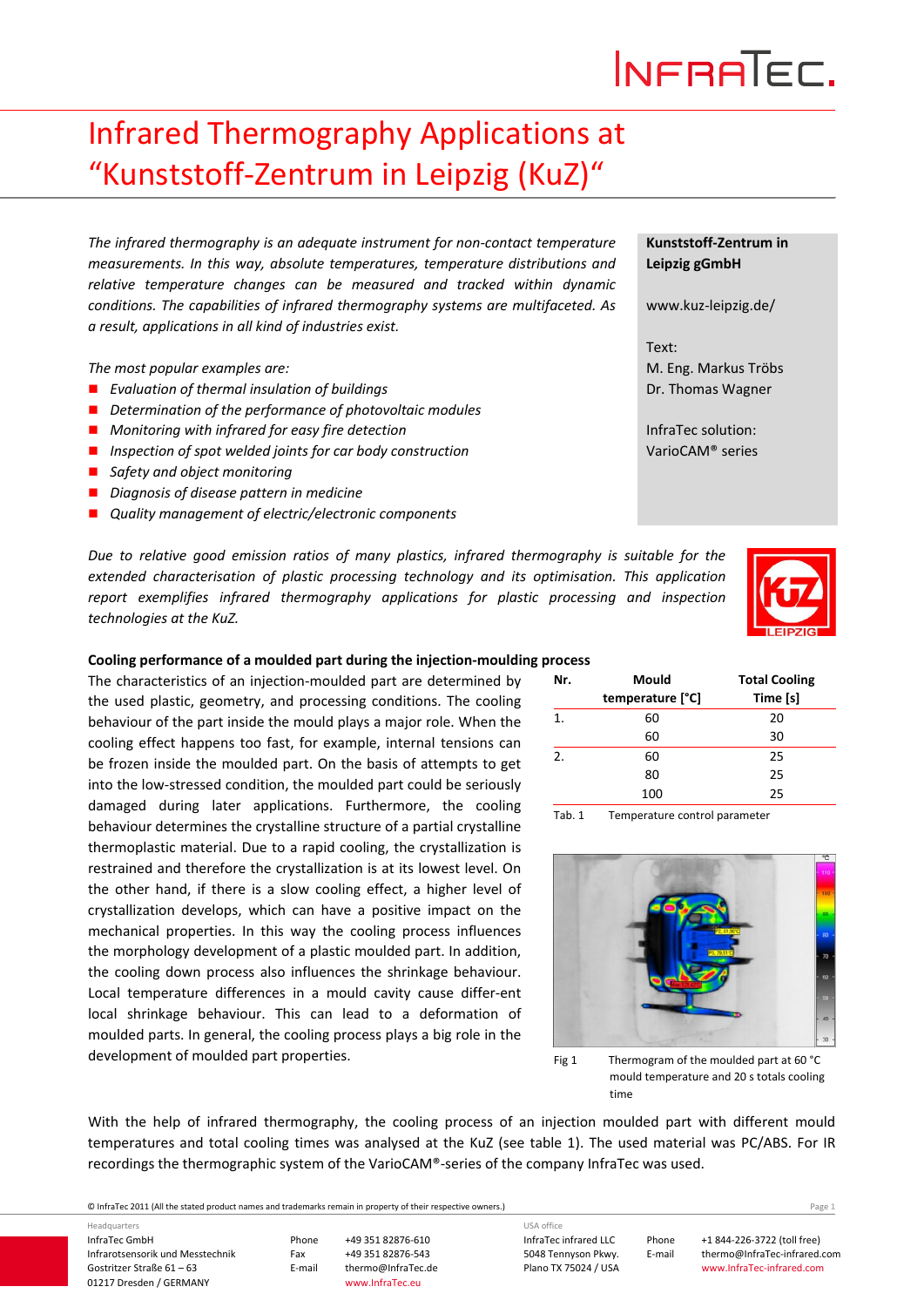# Infrared Thermography Applications at "Kunststoff‐Zentrum in Leipzig (KuZ)"

Figure 1 shows the thermogram of the moulded part with open mould after the total cooling time has elapsed. It makes it possible to see quite large local temperature differences due to differences in wall thickness.

Figures 2 and 3 show temperature time sequences of three defined measuring points after opening the mould with a total cooling time of 20 s and 30 s, respectively. The duration of the recorded sequence is 120 s with a frame rate of 2 Hz.



It shows that after a 20 s total cooling time the temperature‐P1 increases for about 10 s and the temperature time sequence passes a maximum. This effect is the result of the thermal transfer from the warmer inner "soul" into the external layer which raises the temperature of the external layer. Afterwards, a typical cooling process results as seen in P2 and P3. With a total cooling time of 30 s, there is no rise in temperature anymore in the thick-walled area (P1) after the opening of the mould. In the additional 10 s cooling time, the heat from the warmer inner soul was fairly discharged over the mould surface.

Figures 4, 5 and 6 show the recorded thermal images of the moulded part for different adjusted mould temperatures. These examples show the potential of infrared thermography for optimised demoulding and cooling of the injection moulding process. From these so called "hot spots", temperature differences and curves can be visualised. This is useful for defining and justifying mould temperatures and demoulding times. In addition, through infrared thermography measurements, an optimising of mould design and mould cooling is also possible.



Fig. 4 Temperature-time sequence of the moulded part at 60 °C mould temperature and 25 s total cooling time



Fig. 5 Thermogram of the moulded part at 80 °C mould temperature and 25 s totals cooling time



Fig. 6 Thermogram of the moulded part at 100 °C mould temperature und 25 s total cooling time

© InfraTec 2011 (All the stated product names and trademarks remain in property of their respective owners.) Page **2**

InfraTec GmbH Infrarotsensorik und Messtechnik Gostritzer Straße 61 – 63 01217 Dresden / GERMANY

Headquarters

Phone +49 351 82876‐610 Fax +49 351 82876-543<br>E-mail thermo@InfraTec.c thermo@InfraTec.de www.InfraTec.eu

InfraTec infrared LLC 5048 Tennyson Pkwy. Plano TX 75024 / USA USA office

Phone +1 844‐226‐3722 (toll free) E-mail thermo@InfraTec-infrared.com www.InfraTec‐infrared.com